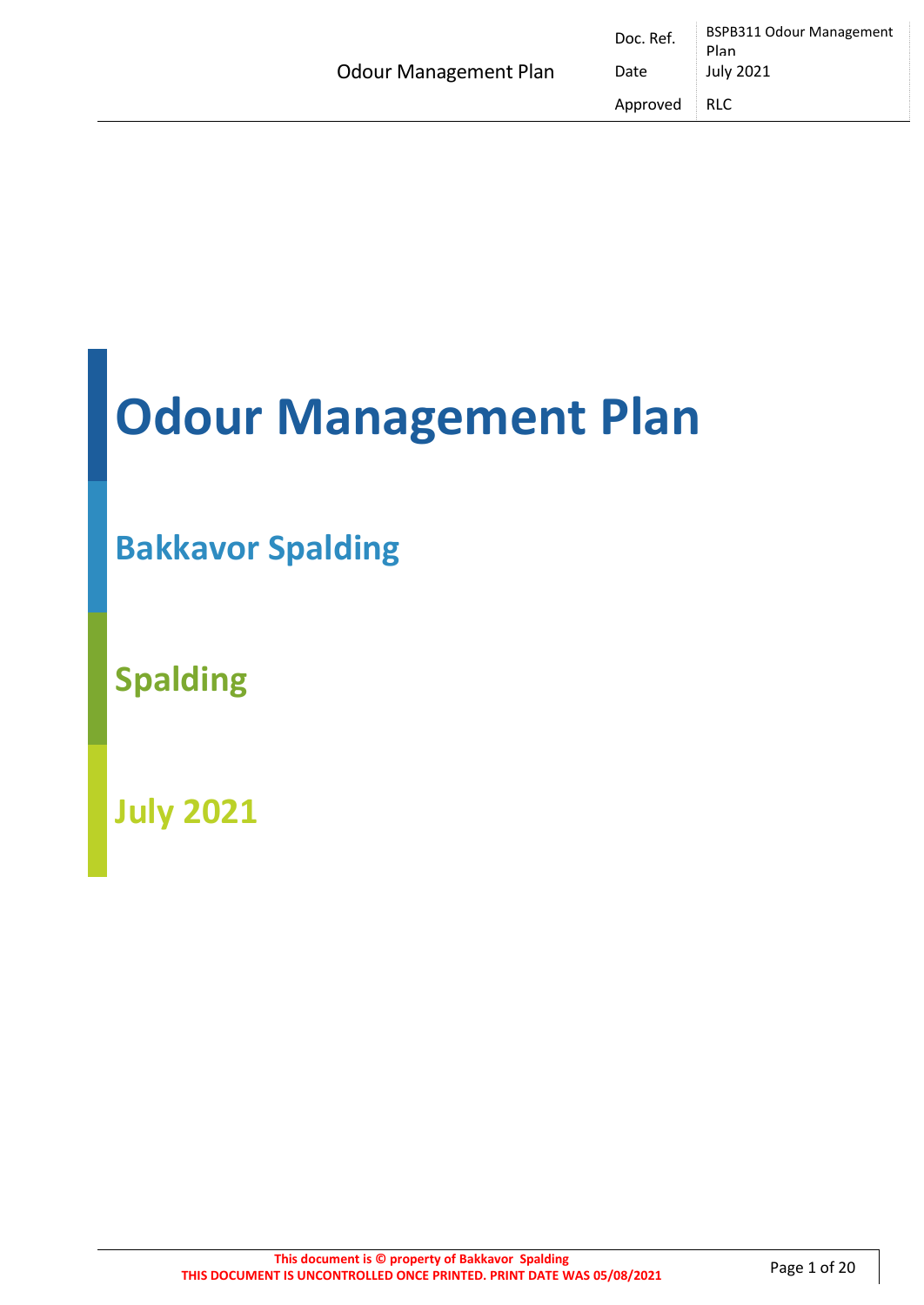### <span id="page-1-0"></span>**Contents Page**

| $\mathbf{1}$   |                                                                                    |  |
|----------------|------------------------------------------------------------------------------------|--|
| 1.1            |                                                                                    |  |
| 1.2            |                                                                                    |  |
| 1.3            |                                                                                    |  |
| 1.4            |                                                                                    |  |
| 1.5            |                                                                                    |  |
| $\overline{2}$ |                                                                                    |  |
| 2.1            |                                                                                    |  |
| 2.2            | Identification of Nearby Sensitive Receptors and Local Wind / Weather Conditions 6 |  |
| 2.3            |                                                                                    |  |
| 2.4            |                                                                                    |  |
| 2.5            |                                                                                    |  |
| 2.6            |                                                                                    |  |
| 3              |                                                                                    |  |
| 3.1            |                                                                                    |  |
| 3.2            |                                                                                    |  |
| 3.2.1          |                                                                                    |  |
| 3.2.2          |                                                                                    |  |
| $\overline{4}$ |                                                                                    |  |
| 4.1            |                                                                                    |  |
| 5              |                                                                                    |  |
| Appendix 1     |                                                                                    |  |
| Appendix 2     |                                                                                    |  |
| Appendix 3     |                                                                                    |  |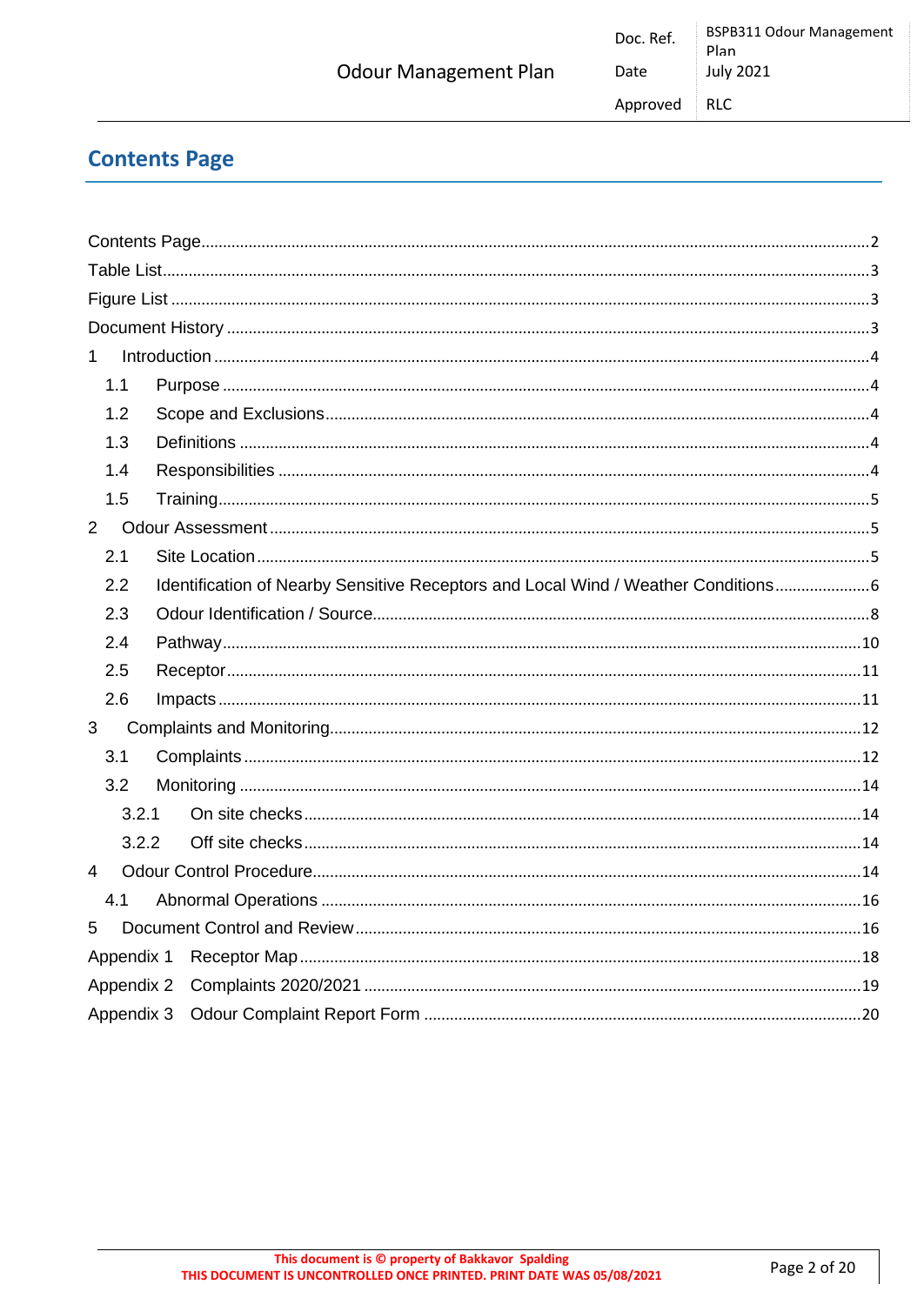| <b>Odour Management Plan</b> | D |
|------------------------------|---|

### <span id="page-2-0"></span>**Table List**

**Table 1 - Sensitive Receptors** 

**Table 2 - Potential sources of odour**

**Table 3 - Source, pathway, receptor**

**Table 4 – Odour Control Measures**

### <span id="page-2-1"></span>**Figure List**

**Figure 1 - Site location** 

**Figure 2 - Receptor location**

**Figure 3 – Predominant average hourly wind direction – Spalding**

**Figure 4 - Predominant average hourly wind speed - Spalding**

### <span id="page-2-2"></span>**Document History**

| No. | Date       |                          | Section   Amendments |
|-----|------------|--------------------------|----------------------|
| 1.0 | 19/07/2021 | $\overline{\phantom{a}}$ | First issue          |
|     |            |                          |                      |
|     |            |                          |                      |
|     |            |                          |                      |
|     |            |                          |                      |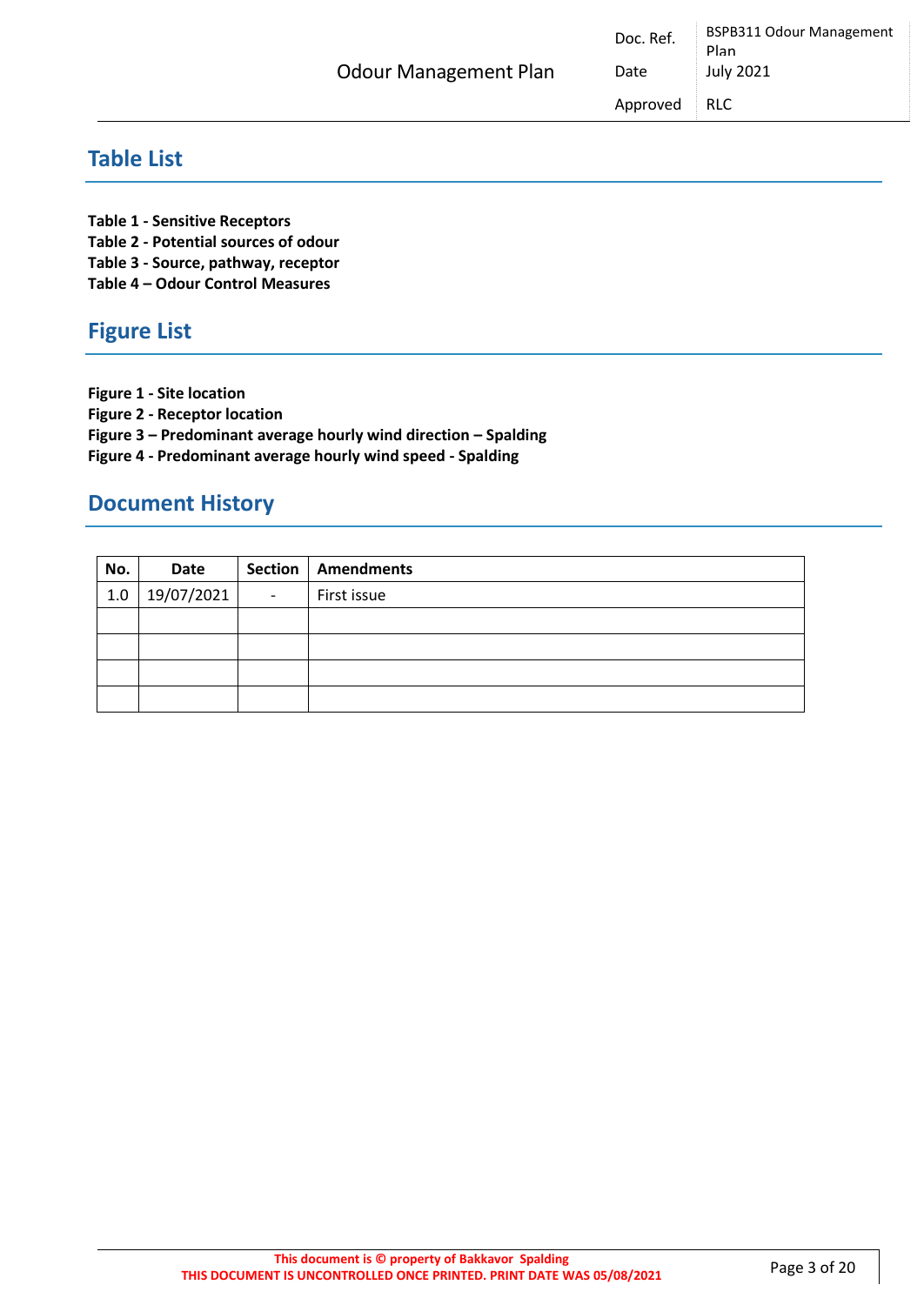### <span id="page-3-0"></span>**1 Introduction**

#### <span id="page-3-1"></span>**1.1 Purpose**

Bakkavor Spalding (BS) hereafter shall operate and maintain this Odour Management Plan in order to prevent, or where this is not possible, minimise the nuisance potential of odour emissions from the West Marsh Rd. Spalding site. The location of the site is such that potentially sensitive receptors lie within 1m of the site boundary.

#### <span id="page-3-2"></span>**1.2 Scope and Exclusions**

This document is applicable to all site activities including those carried out by employees and sub-contractors working on-site.

The OMP is a working document with the specific aim of ensuring that:

- Odour impact is considered as part of routine inspections.
- Odour is primarily controlled at source by good operational practices, including management control measures; and
- All appropriate measures are taken to prevent or, where that is not reasonably practicable, to reduce odorous emissions to air from the factory at nearby receptors

It is not considered necessary to undertake a formal environmental impact assessment for odour as there have been no odour complaints received over the past 5 years; and those that have been received in the past are of a sporadic and temporary nature.

#### <span id="page-3-3"></span>**1.3 Definitions**

Bakkavor Spalding shall be known as **BS** throughout the remainder of this document.

**Competent person** is someone who has received the necessary training or has a recognised qualification and/or skill to carry out the task correctly.

#### <span id="page-3-4"></span>**1.4 Responsibilities**

BS Environmental Management Team

- Responsible for overall delivery of the environmental commitments of the factory whilst undertaking normal business operations and related activities
- Liaison with environmental regulators such as the EA and other regulatory bodies in the event of an emergency.
- Assess and plan measures to minimise potential odours escaping site.
- Monitors site activities and ensures control measures are in place, including odour control.

All Staff

- Responsible for ensuring that good housekeeping measures are implemented at all time.
- Report any unexpected odours on site.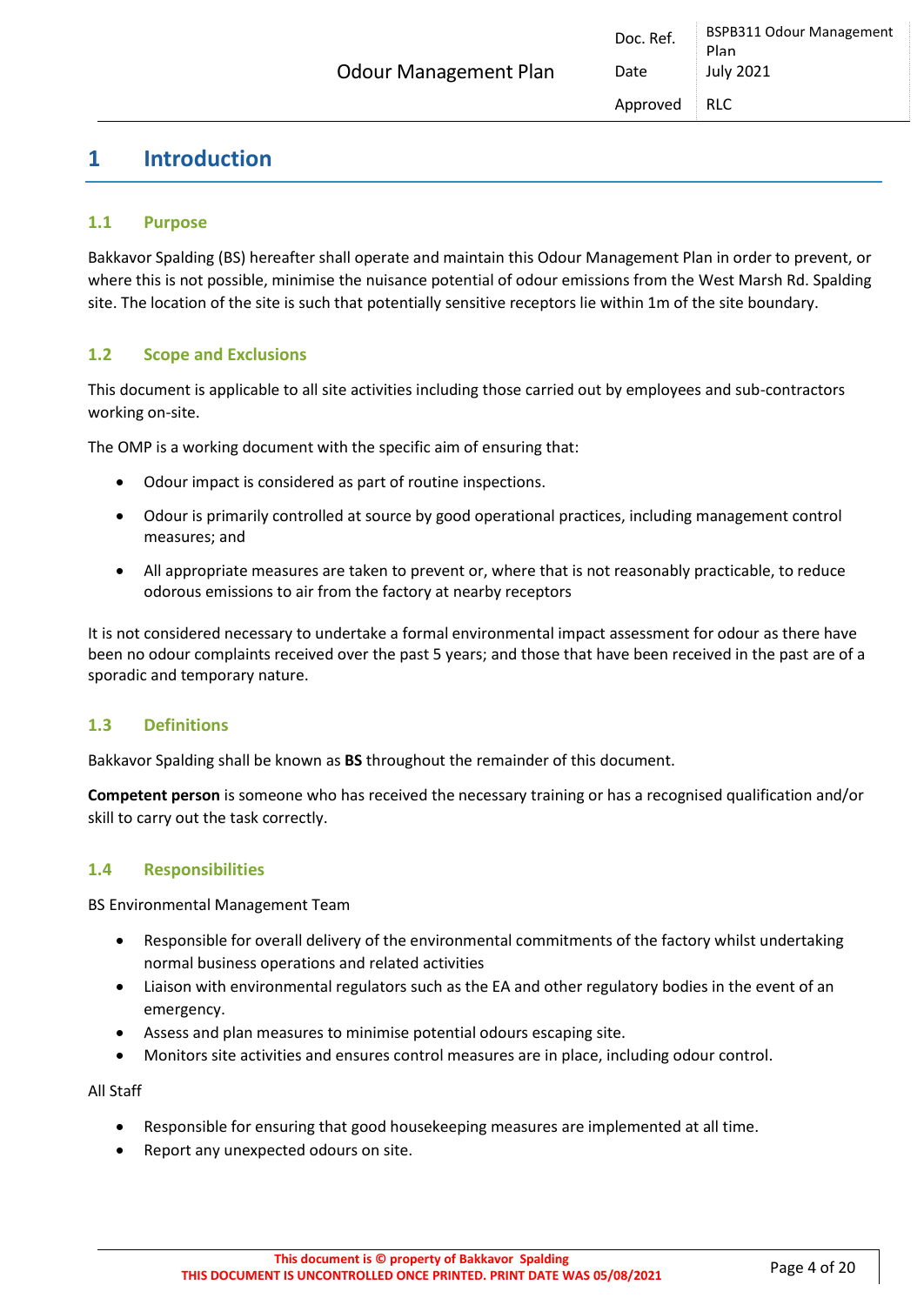#### <span id="page-4-0"></span>**1.5 Training**

Relevant staff will be trained as part of the site's EMS in odour identification and sniff testing procedure.

All staff responsible for waste management, effluent and external activities will also be trained in odour management, how to complete sniff tests and reporting odour complaints.

### <span id="page-4-1"></span>**2 Odour Assessment**

#### <span id="page-4-2"></span>**2.1 Site Location**

BS is located on an industrial estate at West Marsh Road, Spalding , PE11 2BB – National Grid Reference TF 2541 2393 , as illustrated on the site location - Figure 1.



**Figure 1 –Site location**

The site covers 60 acres and consists of three distinct factories, located across three separate buildings:

- Delicatessen this is situated in Building A and products include wraps and pasta salads;
- Soups and Sauces Situated in Building B and products include soups, sauces and custard;
- Cerberus this is situated in Building G and products include single and multi-pack dips.

Other activities include:

• Effluent Treatment Plant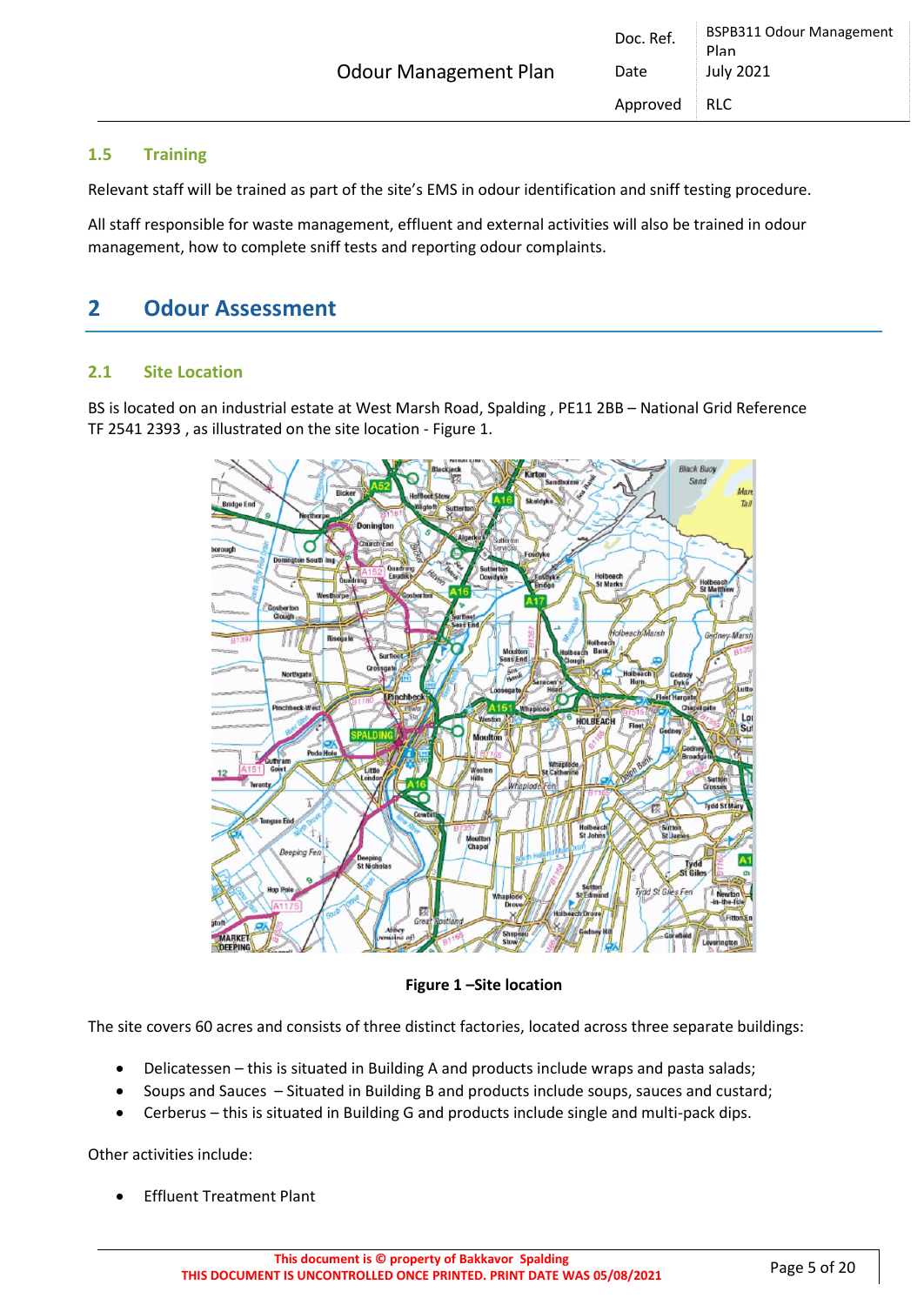- Waste Compound
- F-Gas Compound

Also refer to document BSPB205i Site Layout.

The site is surrounded by other industrial, commercials and residential properties. The closest residential property is located about 200m Southwest of the site.

The site is located with in the River Welland Catchment and The River Welland is 321m East of the site and Vernatt's Drain is less than 200m from the site boundary North of the site.

BS site is located in a nitrate vulnerable zone to the South and West of the site. There is also Vernatts Local Nature Reserve to the west of the site.

Sensitive receptors within approximately 2km radius of the site are listed in Table 1 below. The receptors are also marked on the receptor locations plan – Appendix 1.

#### <span id="page-5-0"></span>**2.2 Identification of Nearby Sensitive Receptors and Local Wind / Weather Conditions**

Some receptors are generally more sensitive than others to odour. Domestic residences, leisure facilities, offices, schools or hospitals can be highly sensitive to odour potential and will generally be more sensitive than industrial or commercial operations. Additionally, some individuals will be less tolerant of odours than others due to heightened sensitivity, through for example, a medical condition, or exposure experience, e.g. recognising odours or experiencing regular exposure. To date the site has received no historic odour complaints.

Table 1 provides a list of potential sensitive receptors near to the BS site.

| Receptor<br><b>Reference</b><br>(Appendix<br>$\mathbf{1}$ | <b>Receptor name</b>                                | <b>Potential</b><br><b>Sensitivity</b> | <b>Grid Reference</b> | <b>Approximate</b><br><b>Distance from</b><br>Site (m) | <b>General</b><br><b>Direction from</b><br>site |
|-----------------------------------------------------------|-----------------------------------------------------|----------------------------------------|-----------------------|--------------------------------------------------------|-------------------------------------------------|
| $\mathbf{1}$                                              | <b>Elsoms</b>                                       | High                                   | TF 24814 23839        | 370                                                    | West                                            |
| $\overline{\mathbf{2}}$                                   | <b>Johnson Community</b><br>Hospital                | High                                   | TF 24819 24309        | 415                                                    | <b>North West</b>                               |
| 3                                                         | <b>Stephenson Way</b><br><b>Industrial Estate</b>   | Low                                    | TF 25111 24307        | 300                                                    | <b>North West</b>                               |
| $\overline{\mathbf{4}}$                                   | Vernatt's Drain                                     | Low                                    | TF 25208 24221        | 100                                                    | <b>North</b>                                    |
| 5                                                         | <b>Fowler Welch</b>                                 | Medium                                 | TF 25538 24175        | 32                                                     | <b>North East</b>                               |
| $6\phantom{a}$                                            | <b>XPO Logistics</b>                                | Medium                                 | TF 25795 24137        | 160                                                    | <b>North East</b>                               |
| $\overline{7}$                                            | <b>Welland Print</b>                                | Medium                                 | TF 25736 23997        | 160                                                    | East                                            |
| 8                                                         | <b>River Welland</b>                                | Low                                    | TF 25717 23875        | 321                                                    | East                                            |
| $\overline{9}$                                            | <b>Residential</b>                                  | High                                   | TF 25793 23916        | 804                                                    | East                                            |
| 10                                                        | Residential                                         | High                                   | TF 25867 23872        | 804                                                    | East                                            |
| 11                                                        | <b>Residential</b>                                  | High                                   | TF 25677 23631        | 804                                                    | <b>South East</b>                               |
| 12                                                        | <b>St Paul's Community</b><br><b>Primary School</b> | High                                   | TF 25950 23454        | 1126                                                   | <b>South East</b>                               |
| 13                                                        | <b>Residential</b>                                  | High                                   | TF 25331 23673        | 321                                                    | South West                                      |
| 14                                                        | Residential                                         | High                                   | TF 25103 23855        | 200                                                    | South West                                      |

#### **Table 1 - Sensitive Receptors**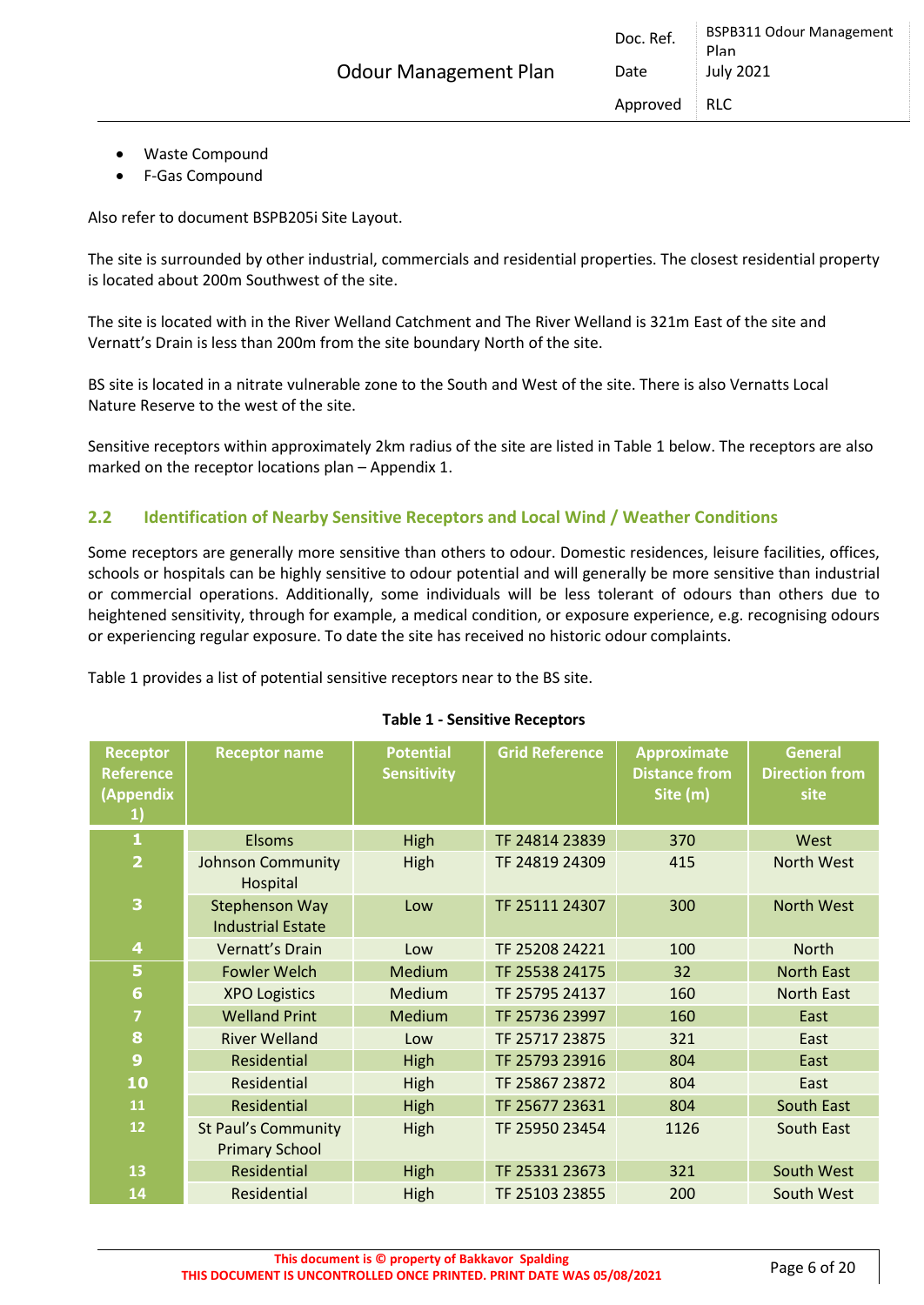| <b>Odour Management Plan</b> | Doc. Ref.<br>Date | <b>BSPB311 Odour Management</b><br>Plan<br><b>July 2021</b> |
|------------------------------|-------------------|-------------------------------------------------------------|
|                              | Approved          | RLC                                                         |

Local topography can affect the pattern of wind flow and distribution, however the site is located on a largely flat area of land, evidenced by the presence of the River Welland to the East of the site.

Although the wind speed and direction are the most significant, climatic conditions likely to affect the dispersion of odours, the effects of temperature and precipitation should also be considered. Higher ambient temperatures may increase the odour potential during the processes which use temperature. Generally, the effect of rainfall on the potential for odour emissions from the site can be positive, with the effects of wet deposition helping to reduce the distance that solid or gaseous particles can travel in the air. Natural dispersion and therefore dilution of odour in the air, reduces the impact of any odour with distance from the source.

Taking both the prevailing wind direction (Figure 3) (West) and the generally localised nature of the odour into account, it is anticipated that, although any local receptor or individual could be affected by an odour release from the site operations the most likely impacted receptors would be 7, 9, 10 and 11 on 'Table 1' as they are either very close or in the prevailing winds path to the North, East and South East of the site. Although the majority of these locations are residential the likelihood of the odour causing a nuisance is low. The ETP and waste compound are the most likely sources of odours to be generated and are located to the West of the site. Any odours that are present are likely to have dispersed by the time they reach these receptors, due to the large footprint of the site (60 acres). This is backed up by the fact that there are no historic complaints to the site.



Meteorological information in Figure 4 shows the windier part of the year lasts for 5.9 months, from 7 October to 5 April, with average wind speeds of more than 18.7 kilometres per hour. The calmer time of year lasts for 6.1 months, from 5 April to 7 October.



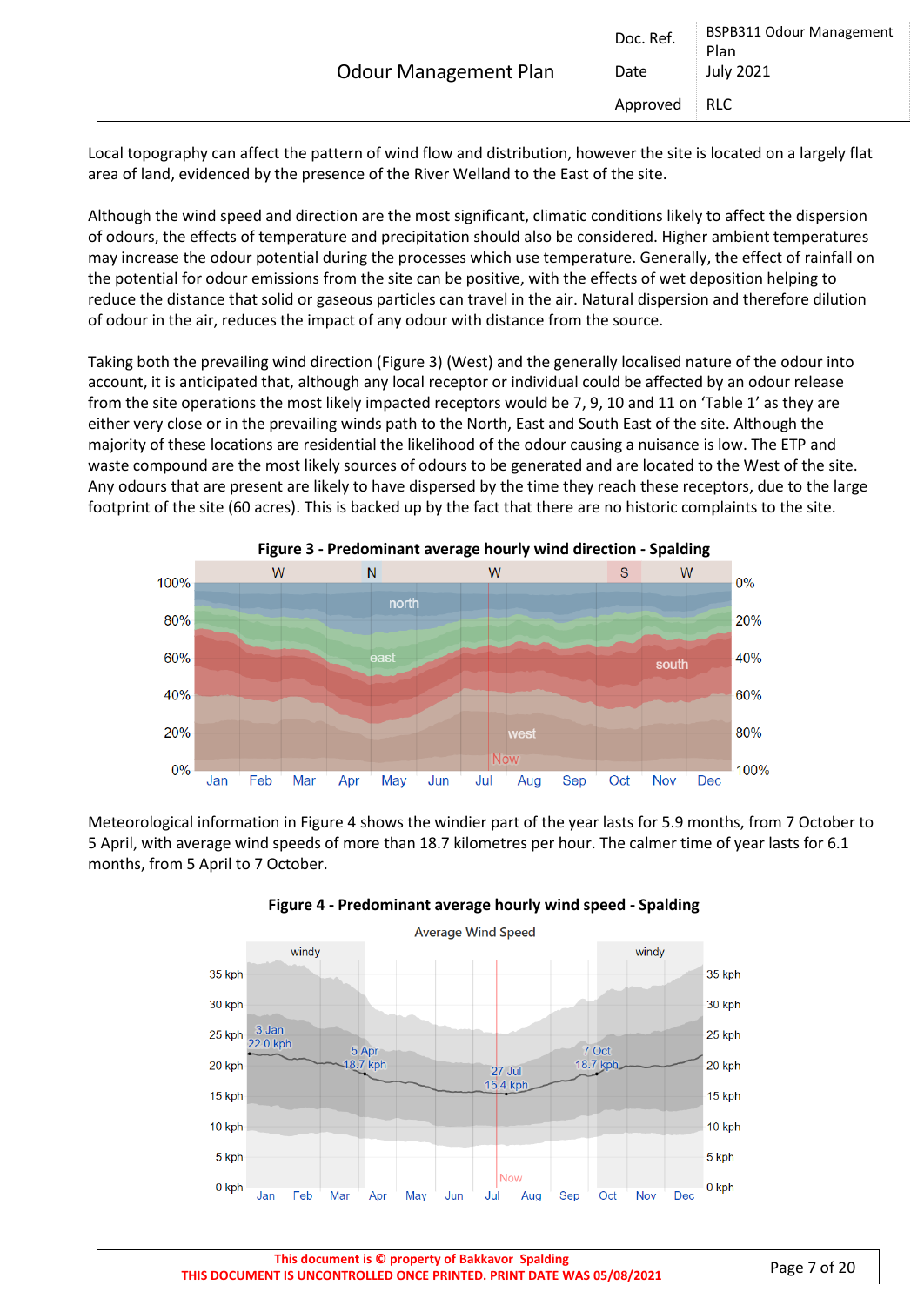|                              | Doc. Ref. | <b>BSPB311 Odour Management</b><br>Plan |
|------------------------------|-----------|-----------------------------------------|
| <b>Odour Management Plan</b> | Date      | <b>July 2021</b>                        |
|                              | Approved  | <b>RLC</b>                              |
|                              |           |                                         |

This information also tells us that, more offensive odours, such as from the ETP will be less likely to escape from site as the windier parts of the year are also the cooler months. Due to the nature of the site's wastes and effluent, the cooler temperature will mean that the odour is less potent.

#### <span id="page-7-0"></span>**2.3 Odour Identification / Source**

The potential for malodours are considered to be fairly low from BS. The processes are contained within existing buildings and there are very little or no areas where either the raw material or product is not under cover or in an enclosed space. An investigation into the sources of potential odours was carried out and outlined in Table 2.

Raw material being delivered to the site is a combination of wet and dry in nature (i.e. raw vegetables, fruit, rice, pasta, dairy, raw meat and fresh herbs), therefore odours generated from this are considered to be minimal. The key raw materials comprise of the following: meat, dairy (i.e. powdered and liquid milks, cream, yogurt, cheese (i.e. cheddar) vegetables and fruit. The majority of the production process is carried out with dry raw materials including chopping, peeling, cutting and mixing. The production process that potentially gives rise to odours is the cooking which is carried out in an industrial oven. Associated odours may arise from ancillary activities such as waste management and effluent treatment.

Table 2 below highlights the potential odour sources, odour likely to arise and it's nature.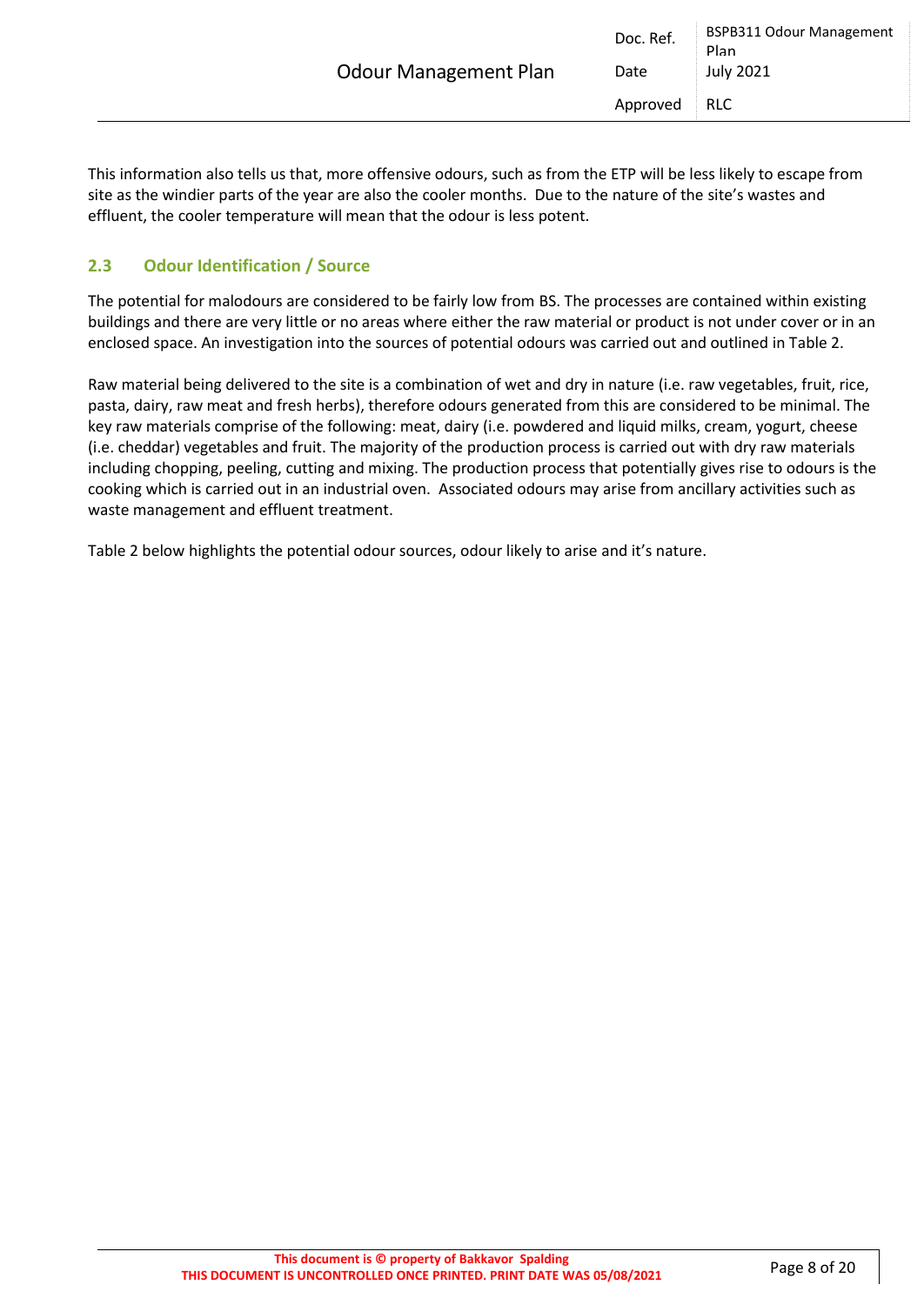|                              | Doc. Ref. | <b>BSPB311 Odour Management</b><br>Plan |
|------------------------------|-----------|-----------------------------------------|
| <b>Odour Management Plan</b> | Date      | July 2021                               |
|                              | Approved  | RLC                                     |

| <b>Source</b>                                                                                                        | <b>Odour</b>                                                            | <b>Nature</b>           | <b>Containment</b>                                                                                                                                                                         | <b>Pattern of Release</b>                                                                                                                                                                                                                                                      |
|----------------------------------------------------------------------------------------------------------------------|-------------------------------------------------------------------------|-------------------------|--------------------------------------------------------------------------------------------------------------------------------------------------------------------------------------------|--------------------------------------------------------------------------------------------------------------------------------------------------------------------------------------------------------------------------------------------------------------------------------|
| <b>Intake and handling</b><br>of raw materials                                                                       | No discernable<br>odour                                                 | Less<br>Offensive       | The majority of raw<br>materials delivered to<br>site are dry and in bulk so<br>as to never be out in the<br>open.                                                                         | Throughout the day and<br>night but intermittent<br>based on delivery<br>vehicles.                                                                                                                                                                                             |
| <b>Storage of raw</b><br>materials                                                                                   | No discernable<br>odour                                                 | Less<br>Offensive       | Inside process building                                                                                                                                                                    | N/A                                                                                                                                                                                                                                                                            |
| <b>Raw Material</b><br><b>Preparation</b><br>(cutting peeling,<br>chopping, mixing,<br>blanching,<br>pasteurization) | No discernable<br>Inside process building<br>Less<br>Offensive<br>odour |                         | <b>Expected throughout the</b><br>day although not<br>particularly odorous<br>process                                                                                                      |                                                                                                                                                                                                                                                                                |
| <b>Operation of</b><br>commercial oven                                                                               | Cooking of<br>vegetables                                                | Less<br>Offensive       | Inside process building                                                                                                                                                                    | <b>Expected throughout the</b><br>day although not<br>particularly odorous<br>process                                                                                                                                                                                          |
| <b>Food waste</b><br>(including CAT 3)<br>storage                                                                    | <b>Rotting</b><br>vegetables,<br>cooked meats,<br>dairy                 | Moderately<br>Offensive | Food waste is stored in<br>colour bins within the<br>factory<br>All food waste (including<br>CAT 3) containers stored<br>at the waste compound<br>are kept in sealed skips<br>and trailers | Expected to peak in hot<br>weather.<br>Food waste is generated<br>daily and is transported to<br>external skips and trailers<br>Waste compound<br>cleaned daily across all<br>shifts<br>Food waste (including<br>CAT 3) collected from<br>authorised waste<br>contractor daily |
| <b>Effluent treatment</b>                                                                                            | Sludge and<br>screenings                                                | Most<br>Offensive       | 6 x balance tanks and<br>sludge tankering<br>collection point are<br>located outside the<br>effluent building<br>DAF plant is housed<br>inside the effluent<br>building                    | Expected to peak in hot<br>weather. Constant<br>process and waste sludge<br>is collected 4-5 times per<br>week and screenings daily                                                                                                                                            |
| <b>Transfer of finished</b><br>products                                                                              | No discernable<br>odour                                                 | Less<br>Offensive       | Refrigeration                                                                                                                                                                              | Throughout the day and<br>night but intermittent<br>based on collection<br>vehicles.                                                                                                                                                                                           |

#### **Table 2 - Potential sources of odour**

Although the processes are limited to being contained within the building, there are several extraction points located around the building that could potentially contribute to odour (listed below).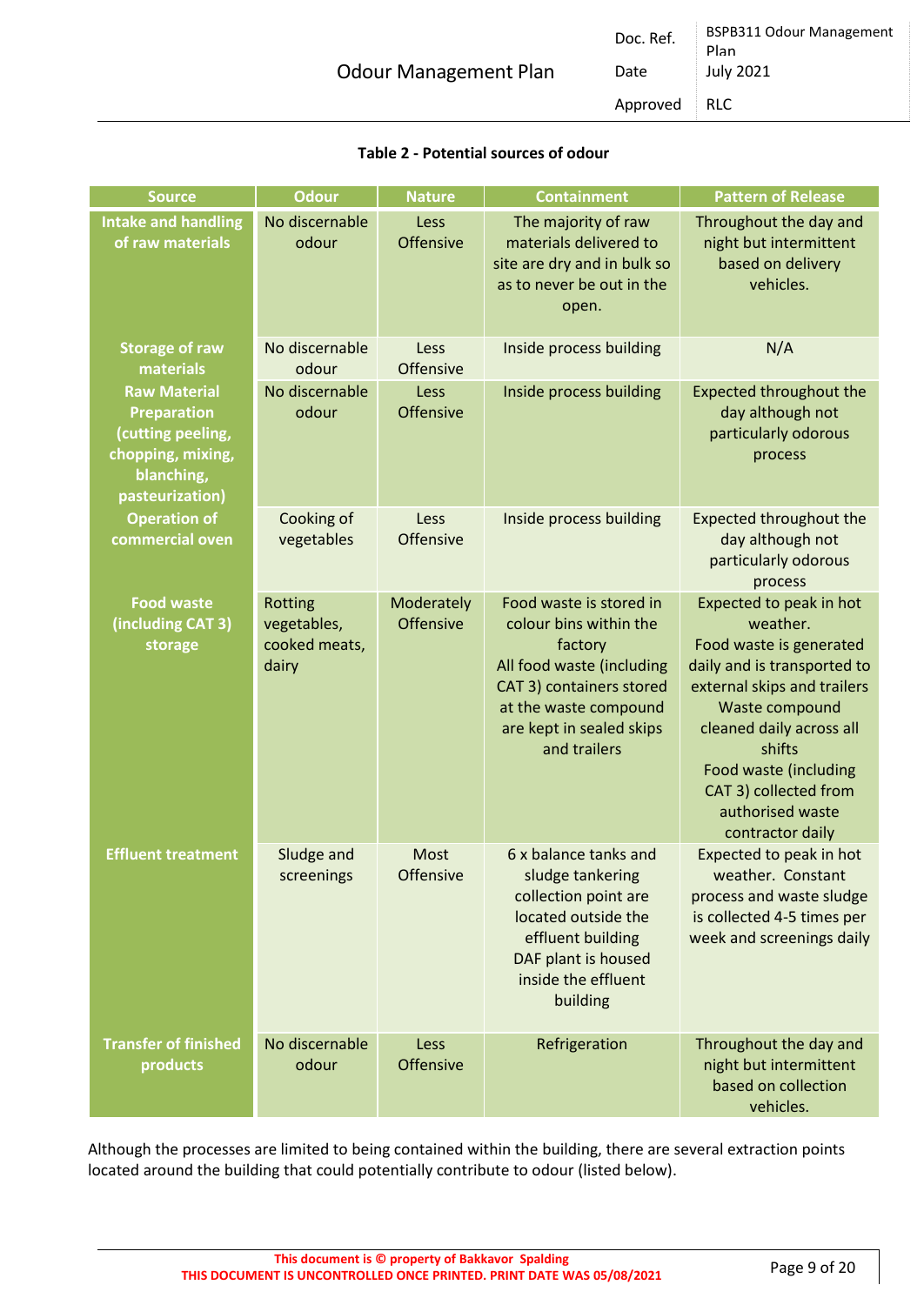| <b>Odour Management Plan</b> | Doc. Ref.<br>Date | <b>BSPB311 Odour Management</b><br>Plan<br><b>July 2021</b> |
|------------------------------|-------------------|-------------------------------------------------------------|
|                              | Approved          | <b>RLC</b>                                                  |

- A1a Stack: Location: TF 25293 23770 Building A Gas Fired Oven (Burner Flue)
- A1b Stack: Location: TF 25293 23770 Building A Gas Fired Oven (Extraction Flue)
- MEP 1 Extraction: Location: TF 25370 24147 Cerberus MEK Plant
- MEP 2 Extraction: Location: TF 25571 23834 Soups MEK Plant
- MEP 3 Extraction: Location: TF 25372 23848 Deli MEK Plant

Material tonnage has been assessed. The following is a breakdown of the potential maximum tonnage of materials in each process. It must be noted that the factories do not currently run on maximum capacity.

#### <span id="page-9-0"></span>**Intake for raw materials**

- SDC Intake: Zero, distribution only.
- Cerberus Intake: One Lorry at a time (15 Tonne)
- Deli Intake: One Lorry at a time (15 Tonne)
- Soups & Sauces Intake: One Lorry at a time (15 Tonne),
- Support & Additives (CIP (Caustic, IBC's Items for example) : One Lorry at a time (15 Tonne)

#### **Process lines for each factory - (I.e. weighing, mixing at any one time)**

- Soups & Sauces : Tonnage In Operation: 74 Tonnes per Day.
- Deli : Tonnage In Operation: 35 Tonnes Per Day
- Cerberus Tonnage In Operation: 45 Tonnes Per Day

Factory combined **154** Tonnes Per Day.

#### **Production Capacity**

- Soups & Sauces : Production Capacity : 130 Tonnes per Day
- Deli: Production Capacity: 75 Tonnes per Day
- Cerberus : Production Capacity: 75 Tonnes per Day

Factory Combined can produce **280** Tonnes per day

#### **Dispatch from SDC**

• Bulking Out Loading (SDC) 2 Lorries at a time (30 Tonne)

#### **2.4 Pathway**

In the event of failures of odour mitigation measures on site, it is possible that odour could be transported from the source to target receptors via the atmosphere. The level of dispersion is dependent on:

- Atmospheric stability;
- Wind Speed; and
- Wind Direction.

The greatest frequency of events involving poor odour dispersal and odour impact thus tends to occur on cool calm days and nights, when the temperature inversions block vertical dispersion. This is not to say, however, that odour impacts may not occur in other weather conditions.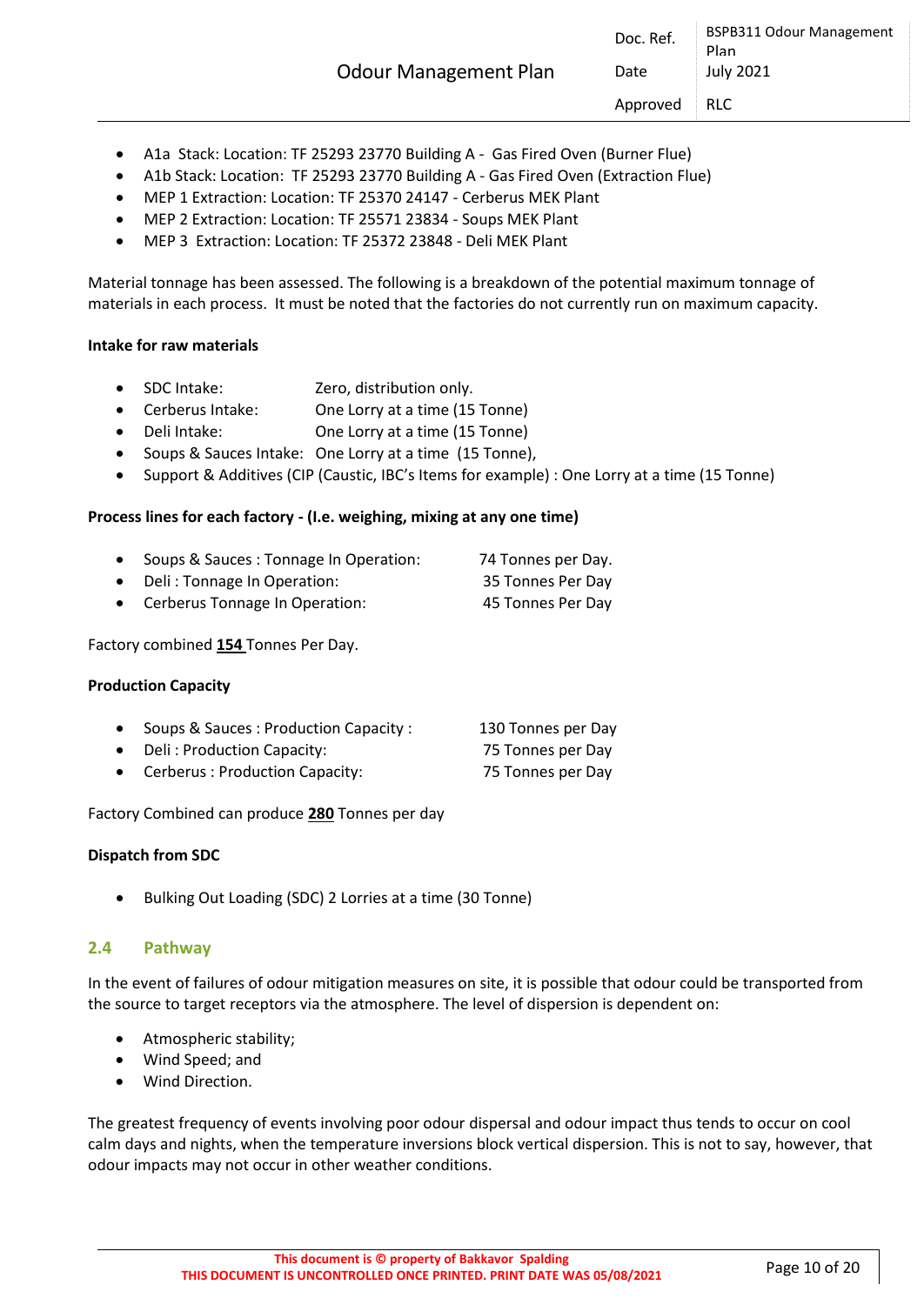#### <span id="page-10-0"></span>**2.5 Receptor**

Malodours can a have a number of effects on sensitive receptors, including:

- General annoyance
- Increased levels of stress
- Loss of amenity
- Loss of appetite and/or sleep
- Spoiling of social activities
- Increased awareness of perceived health effects; and
- Potential for loss of value to property and assets.

Receptors in the immediate vicinity of BS are a mixture of residential, commercial and industrial in nature as stated in section 2.2.

#### <span id="page-10-1"></span>**2.6 Impacts**

Table 3 contains an assessment of the source, pathway, receptor potential of the site.

| <b>Source</b>                                                                                                              | <b>Pathway</b>                   | <b>Receptor</b>                                 | <b>Probability of</b><br><b>Exposure</b> | <b>Potential</b><br>consequence of<br>not managing<br>odour                                  | <b>Overall risk</b> |
|----------------------------------------------------------------------------------------------------------------------------|----------------------------------|-------------------------------------------------|------------------------------------------|----------------------------------------------------------------------------------------------|---------------------|
| <b>Intake and</b><br>handling of raw<br>materials                                                                          | Air Transport<br>then inhalation | Local Industry /<br>commercial /<br>residential | Negligible                               | Negative impact<br>on business and<br>residential<br>activities,<br>Spoiling of<br>amenities | Low                 |
| <b>Storage of raw</b><br>materials                                                                                         | Air Transport<br>then inhalation | Local Industry /<br>commercial /<br>residential | Low                                      | Negative impact<br>on business and<br>residential<br>activities,<br>Spoiling of<br>amenities | Low                 |
| <b>Raw Material</b><br><b>Preparation</b><br>(cutting<br>peeling,<br>chopping,<br>mixing,<br>blanching,<br>pasteurization) | Air Transport<br>then inhalation | Local Industry /<br>commercial /<br>residential | Low                                      | Negative impact<br>on business and<br>residential<br>activities,<br>Spoiling of<br>amenities | Low                 |

#### **Table 3 - Source, pathway, receptor**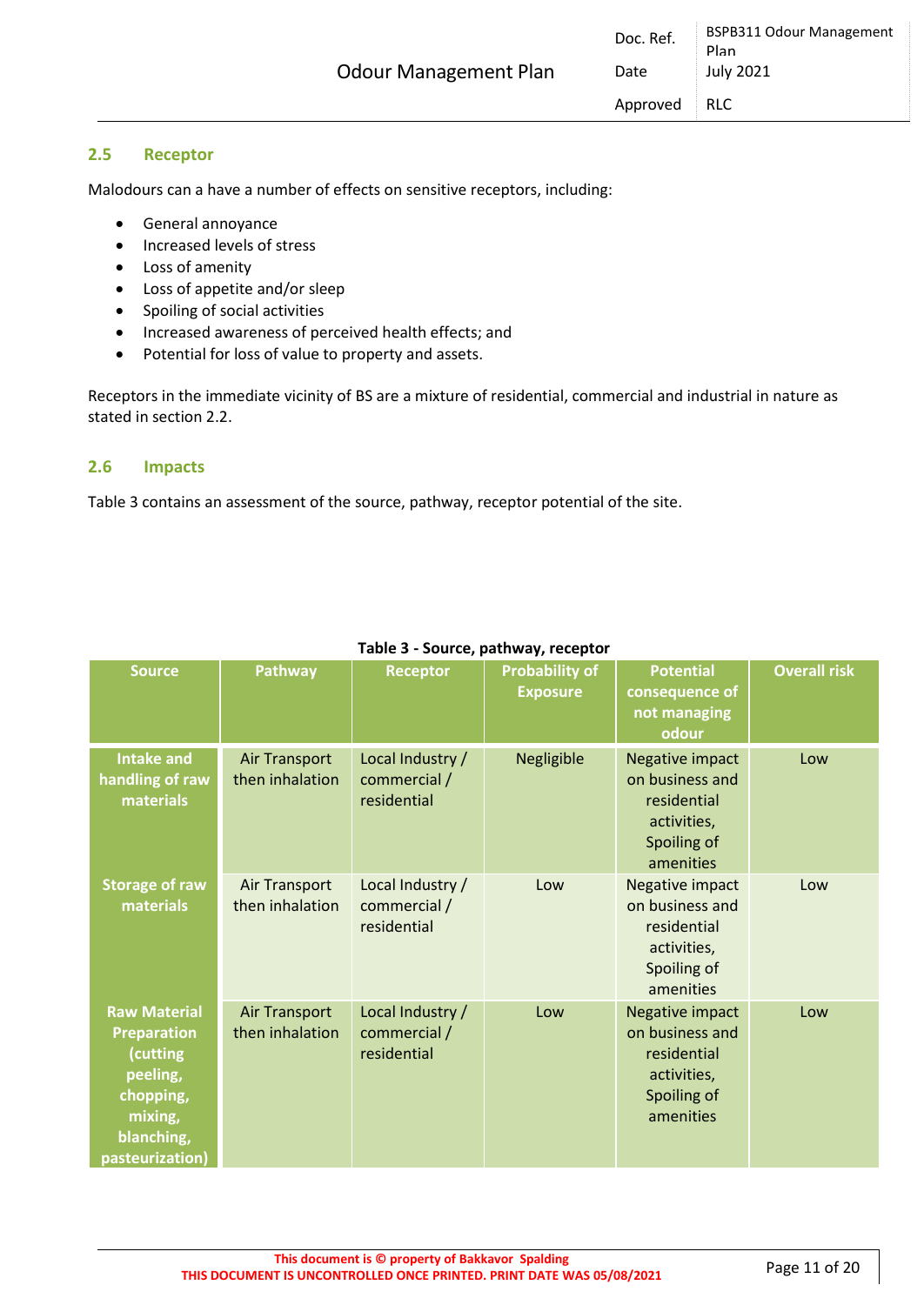Odour Management Plan

Doc. Ref. BSPB311 Odour Management Plan Date July 2021 Approved RLC

| <b>Source</b>                                               | <b>Pathway</b>                   | <b>Receptor</b>                                 | <b>Probability of</b><br><b>Exposure</b> | <b>Potential</b><br>consequence of<br>not managing<br>odour                                  | <b>Overall risk</b> |
|-------------------------------------------------------------|----------------------------------|-------------------------------------------------|------------------------------------------|----------------------------------------------------------------------------------------------|---------------------|
| <b>Operation of</b><br>commercial<br>oven                   | Air Transport<br>then inhalation | Local Industry /<br>commercial /<br>residential | Medium                                   | Negative impact<br>on business and<br>residential<br>activities,<br>Spoiling of<br>amenities | Low                 |
| <b>Food waste</b><br>storage<br><b>(including CAT</b><br>3) | Air Transport<br>then inhalation | Local Industry /<br>commercial /<br>residential | Medium                                   | Cause<br>annoyance,<br>negative view of<br><b>BS</b>                                         | Low                 |
| <b>Effluent</b><br>treatment                                | Air Transport<br>then inhalation | Local Industry /<br>commercial /<br>residential | Medium                                   | Cause<br>annoyance,<br>negative view of<br><b>BS</b>                                         | Low                 |
| <b>Transfer of</b><br>finished<br>products                  | Air Transport<br>then inhalation | Local Industry /<br>commercial /<br>residential | Negligible                               | Negative impact<br>on business and<br>residential<br>activities,<br>Spoiling of<br>amenities | Low                 |

### <span id="page-11-0"></span>**3 Complaints and Monitoring**

The aim of the BS is to achieve no odorous emissions beyond the site boundary. Where this is not possible, this Odour Management Plan aims to ensure that odours escaping the site boundary are kept to a minimum and do not cause an unacceptable level of nuisance to nearby receptors.

#### <span id="page-11-1"></span>**3.1 Complaints**

No historic complaints have been received in the past regarding odour. However, where this has been the case, complainants have reported directly to BS, generally via phone calls and emails. These calls as well as those received from the EA or local council will always be directed through the main security gate operational 24/7. This process is in line with BS procedure EN009 - Environmental communications Section 4.3 9refer to document: BSPB311b EN009 - Environmental communications.

The following process applies at all times for receiving and actioning complaints: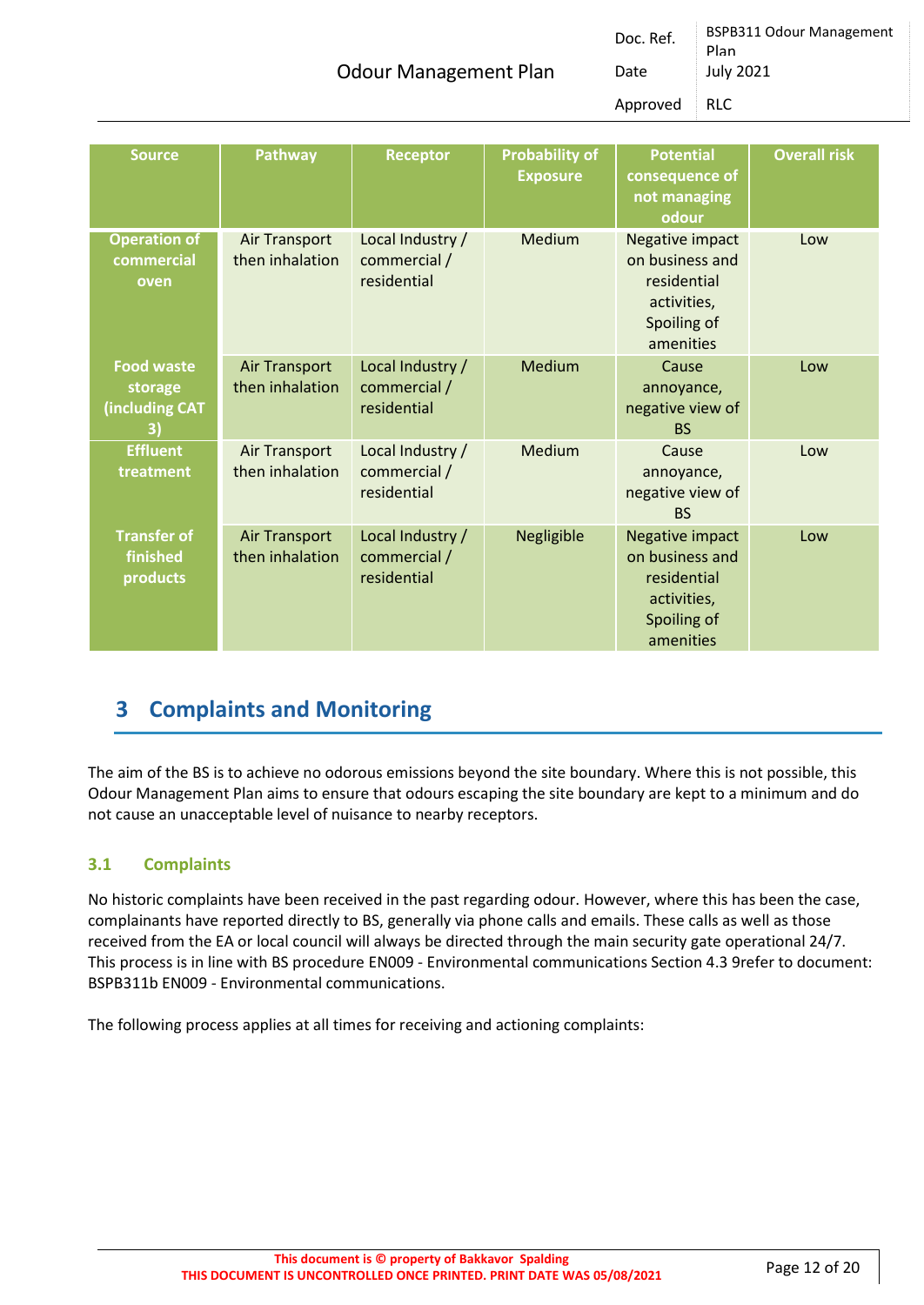Odour Management Plan

Doc. Ref. | BSPB311 Odour Management Plan Date July 2021



Any odour complaint, irrespective of source and any odour issue is fully investigated, using the Odour Complaints Report Form in Appendix 3.

The investigation would also include visiting the area from where the complaint came (if known) and a check on the weather conditions at the time of the complaint, generally by the use of local weather station reporting. The investigation would include checks on all process activities at the time including intake, cooking, waste management and effluent treatment. All factory activities are recorded both on manual records and by computerised records and traceability through the factory process control system.

Following odour complaints or issues the level of odour monitoring would be increased, particularly in the area where the complaint originated and recorded om the Sniff Test Record (refer to document reference; BSPB311a Example Sniff Test Record and Monitoring Locations). Investigation will be carried out and suitable response implemented in accordance with Procedure EN014 Corrective Actions.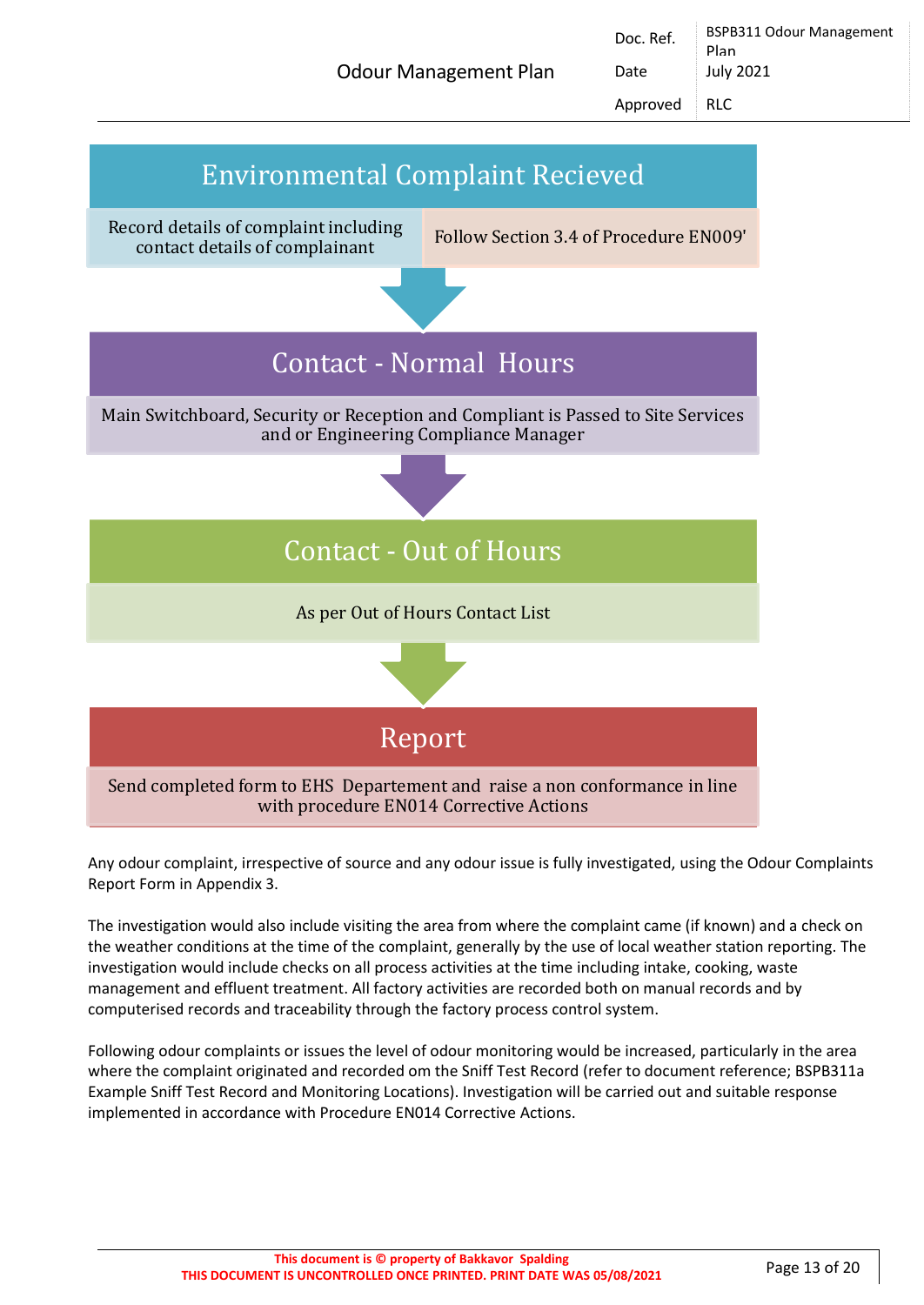#### <span id="page-13-0"></span>**3.2 Monitoring**

Due to the lack of any historic complaints being received, odour assessment "sniff testing" is carried out on a monthly basis as part of the general site environmental inspection using the Odour Sniff Test Record and odour monitoring points at the site boundary (refer to document BSPB311a Example Sniff Test Record and Monitoring Locations). This would be increased after complaints have been received. The requirement to follow up complaints ensures compliance with future permit conditions.

The introduction of the EMS (Environmental Management System) has led to improved on site monitoring of emissions, including checks for visible signs of emissions from external emission points. The EMS is based on the principals of ISO 14001.

#### <span id="page-13-1"></span>**3.2.1 On site checks**

Regular inspections are carried out across the site which include environmental factors including odour and litter picking. The ETP and waste compound are checked daily.

Any abnormal findings would be reported and immediately investigated.

#### <span id="page-13-2"></span>**3.2.2 Off site checks**

Investigations would be based around any complaints received using the Odour Complaint Report Form in Appendix 3 and would also be reported using the Schedule 1 Form from the Permit. In the event of any abnormal finding, the level of odour checking would be increased using the Odour Sniff Test Record (refer to document BSPB311a Example Sniff Test Record and Monitoring Locations).

Odour assessments may also be carried out by the Environment Agency upon receipt of complaints to the local officer. CAR forms would then be received by BS and investigated thoroughly.

### <span id="page-13-3"></span>**4 Odour Control Procedure**

Odour emissions from the factory are categorised as "Less Offensive". This category has been determined from H4 Odour management EA guidelines.

The risk of odour issues can be vastly reduced or eliminated due to the following control measures being in place or are adhered to:

| <b>Source</b>                           | <b>Control Measures</b>                                                                                                                                                                                                                                                                                                                                                                                                                                   |
|-----------------------------------------|-----------------------------------------------------------------------------------------------------------------------------------------------------------------------------------------------------------------------------------------------------------------------------------------------------------------------------------------------------------------------------------------------------------------------------------------------------------|
| Intake and handling of raw<br>materials | The majority of raw materials delivered to site are dry and in bulk so as<br>$\bullet$<br>to never be out in the open.<br>All raw materials are stored within the confines of the Factory.<br>$\bullet$<br>The lorries are all enclosed and ensure the whole rear of the lorry is<br>$\bullet$<br>situated within the intake booth. through the plastic curtains before<br>unloading.<br>All deliveries are supervised by a competent member of BS staff. |

#### **Table 4 – Odour Control Measures**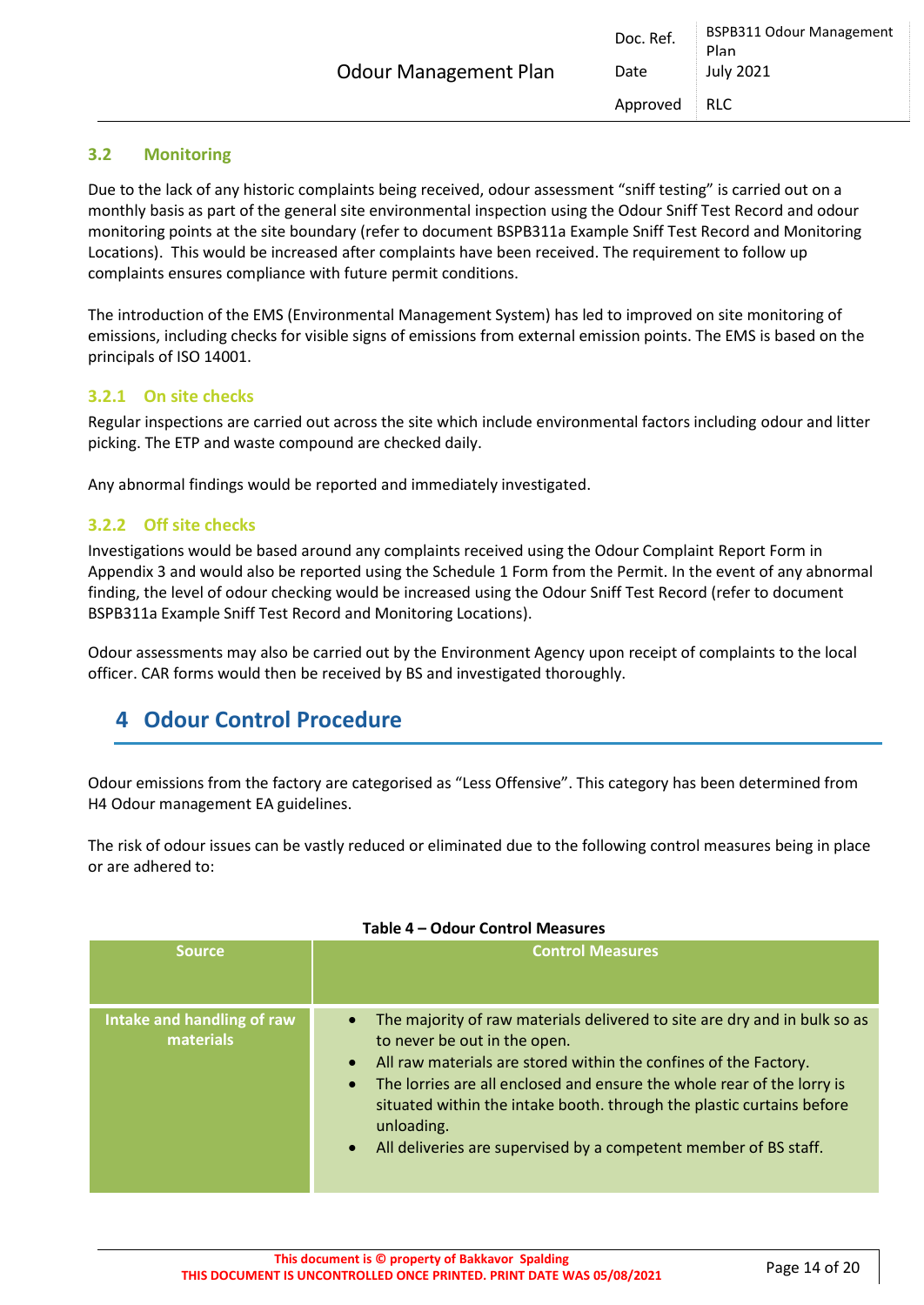| <b>Odour Management Plan</b> | Date<br>Approved | <b>July 2021</b><br>RLC                 |
|------------------------------|------------------|-----------------------------------------|
|                              | Doc. Ref.        | <b>BSPB311 Odour Management</b><br>Plan |

| <b>Storage of raw materials</b>                                                                                                                                                     | Raw materials in batches are stored and moved inside the factories.<br>$\bullet$<br>Pumping systems used to transfer raw materials to factories (i.e. oils,<br>$\bullet$<br>vinegar.                                                                                                                                                                                                                                                                                                                                                                                                                                                                                                                                                                                                                                                                                                                                                                                                                                                                                                                                                                                                                                                                 |
|-------------------------------------------------------------------------------------------------------------------------------------------------------------------------------------|------------------------------------------------------------------------------------------------------------------------------------------------------------------------------------------------------------------------------------------------------------------------------------------------------------------------------------------------------------------------------------------------------------------------------------------------------------------------------------------------------------------------------------------------------------------------------------------------------------------------------------------------------------------------------------------------------------------------------------------------------------------------------------------------------------------------------------------------------------------------------------------------------------------------------------------------------------------------------------------------------------------------------------------------------------------------------------------------------------------------------------------------------------------------------------------------------------------------------------------------------|
| <b>Raw Material Preparation</b><br>(cutting peeling, chopping,<br>mixing, blanching,<br>pasteurization)<br><b>Operation of commercial</b><br>oven<br><b>Operation of commercial</b> | All production activities take place within the confines of the Factory.<br>$\bullet$<br>Extraction equipment is an integrated part of the factory process<br>$\bullet$<br>control system and are subject to regular maintenance.<br>Automated level measurement to prevent overflow and wastage of<br>$\bullet$<br>raw materials.<br>Flow measurement to prevent excessive use of raw materials<br>$\bullet$<br>Extraction equipment is an integrated part of the factory process<br>$\bullet$                                                                                                                                                                                                                                                                                                                                                                                                                                                                                                                                                                                                                                                                                                                                                      |
| oven                                                                                                                                                                                | control system and are subject to regular maintenance.                                                                                                                                                                                                                                                                                                                                                                                                                                                                                                                                                                                                                                                                                                                                                                                                                                                                                                                                                                                                                                                                                                                                                                                               |
| <b>Food waste storage</b><br>(including CAT 3)                                                                                                                                      | Food waste products transported from the factory to the waste<br>$\bullet$<br>compound throughout the day and are stored within a sound<br>container free from leaks and are processed and disposed of into food<br>waste (CAT 3) trailers straight away.<br>Food waste is collected daily from site by an authorised waste<br>$\bullet$<br>contractor<br>Food waste is stored in covered trailers at the waste compound<br>$\bullet$<br>Yard areas, waste compound, equipment, bins etc. are kept clean and<br>$\bullet$<br>tidy at all times.<br>Plant is maintained as per the maintenance schedule and fully<br>$\bullet$<br>operational at all working times.<br>Leaks and spills are dealt with according to Emergency Spillage<br>$\bullet$<br>procedure.                                                                                                                                                                                                                                                                                                                                                                                                                                                                                     |
| <b>Effluent treatment</b>                                                                                                                                                           | The Effluent Treatment Plant undergoes regular maintenance<br>$\bullet$<br>DAF plant is housed inside the effluent building<br>$\bullet$<br>An on-site operative is permanently stationed at the ETP in order to<br>$\bullet$<br>monitor the process and deal with any issues before they become<br>serious.<br>All waste effluent sludge is collected 4 -5 times per week during<br>standard working hours (i.e. 9am-5pm) so as to minimise the potential<br>impact of residential property enjoyment.<br>Leaks and spills are dealt with according to Emergency Spillage<br>$\bullet$<br>procedure.<br>There are emergency procedures in place should the plant fail.<br>$\bullet$<br>Any odour issues that are present are localised to the ETP. The 6 x<br>$\bullet$<br>balance tanks are located in an open area to the west of the site, with<br>shelter from the waste compound and effluent plant to the North and<br>North East of the site and buildings B and C to the East of the site<br>(refer to document BSPB205i Site Layout).<br>The prevailing wind path is to the North, East and South East of the site<br>$\bullet$<br>and any odour would be dispersed before it reaches a sensitive<br>receptor due to the size of the site. |
| <b>Transfer of finished products</b>                                                                                                                                                | The lorries are all enclosed and ensure the whole rear of the lorry is<br>$\bullet$<br>situated within the intake booth. through the plastic curtains before<br>loading.                                                                                                                                                                                                                                                                                                                                                                                                                                                                                                                                                                                                                                                                                                                                                                                                                                                                                                                                                                                                                                                                             |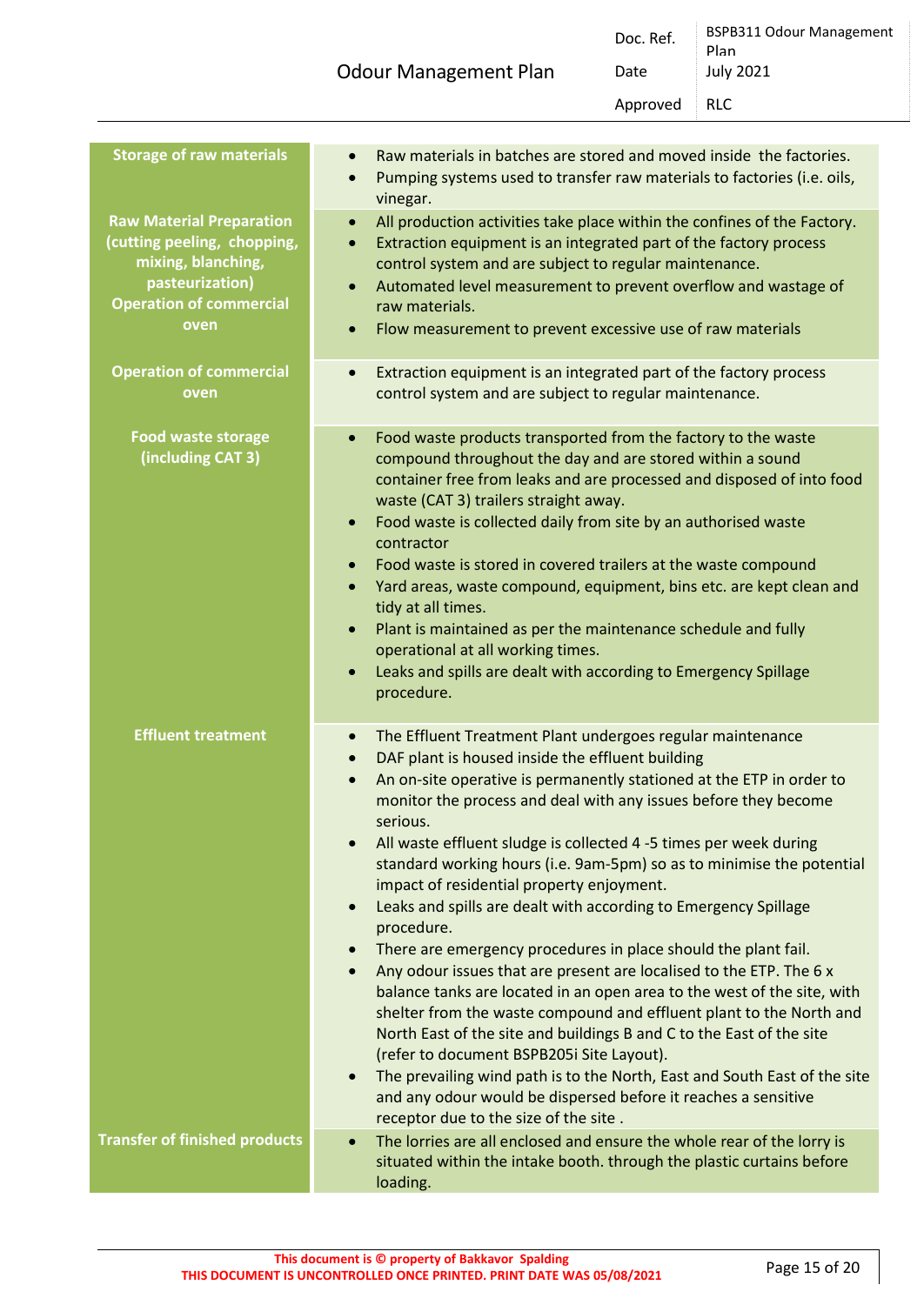• Doors to buildings will be kept shut during unloading and loading operations and at all other times that access isn't required.

In addition to these the following general control measures are in place on site:

- The ETP balance tanks are kept to below 25% of their capacity during normal operations and are emptied regularly to prevent sludge build up;
- The effluent drainage system is enclosed and manhole covers only lifted for inspection or maintenance; Regular visual checks are undertaken of the drainage channels and any blockages cleared as soon as is reasonably practicable;
- Routine odour monitoring carried out results recorded. This should be carried out by someone who does not have high exposure to the Factory processes, as they can become complacent to odours if exposed regularly.
- All complaints taken seriously and investigated to the best of BS ability and reported to the Environment Agency where applicable.
- A bespoke Environmental Management system is in place and is based on the principals of ISO14001. The SHE department will be responsible for ensuring that odour control measures outlined are adhered to.
- Investigations are based around checklists located in Appendix 3. On receipt of a complaint the residential area would be visited and assessed immediately or if this was not possible then on a day with the same weather conditions and approximately same time as far as reasonably practicable.

#### <span id="page-15-0"></span>**4.1 Abnormal Operations**

Abnormal situations may arise at the site during a breakdown or period of unplanned maintenance. However, the factory has a planned maintenance regime within their Environmental Management System which covers the whole plant as well as using external specialists and an onsite maintenance team. This minimises the probability of a breakdown through good management practice. Abnormal or emergency situations to be considered include:

- Abnormal meteorological conditions.
- Breakdown of process equipment and plant;
- Staffing issues;
- Power failure; and
- Vandalism.

The odour control procedure outlined in Section 4 is to be adhered to if an odour is released from the Factory with potential to cause a nuisance to sensitive receptors, the Environment Agency should be contacted and informed.

Consideration of odour and the need to control emissions commences prior to raw materials being accepted onto site. Any new raw material is assessed, and a decision made if this will contribute or increase odour emissions.

### <span id="page-15-1"></span>**5 Document Control and Review**

This document is a working document that will be reviewed at least every two years to ensure that it remains relevant to site operations and to determine whether further controls or improvements can be implemented.

The plan will be reviewed in the event of any substantiated odour complaints, or in the event that a significant emission is known to have occurred (identified by olfactory monitoring).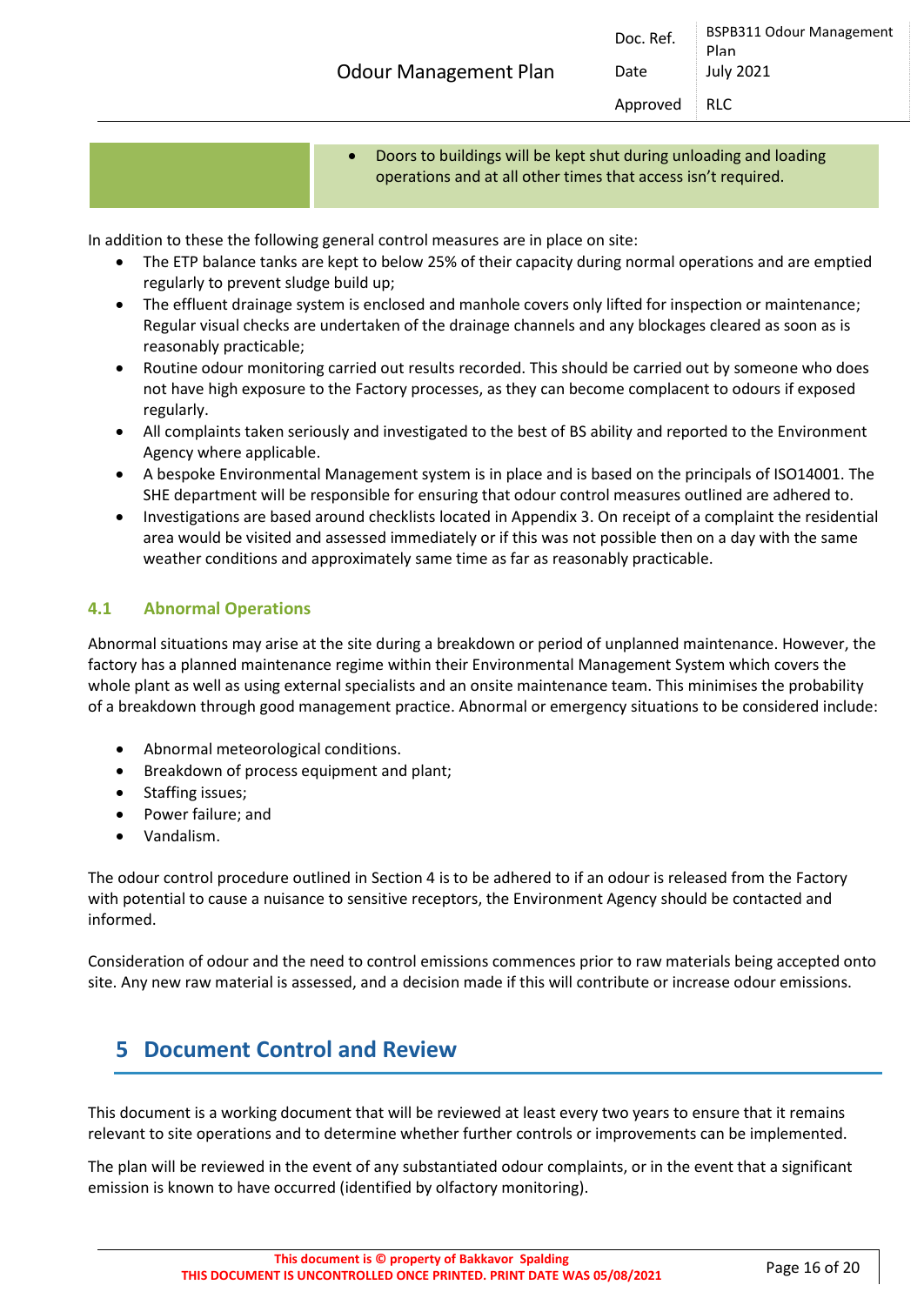|                              | Doc. Ref. | <b>BSPB311 Odour Management</b><br>Plan |
|------------------------------|-----------|-----------------------------------------|
| <b>Odour Management Plan</b> | Date      | July 2021                               |
|                              | Approved  | <b>RLC</b>                              |

• Next review due by (24 months after the last review): July 2023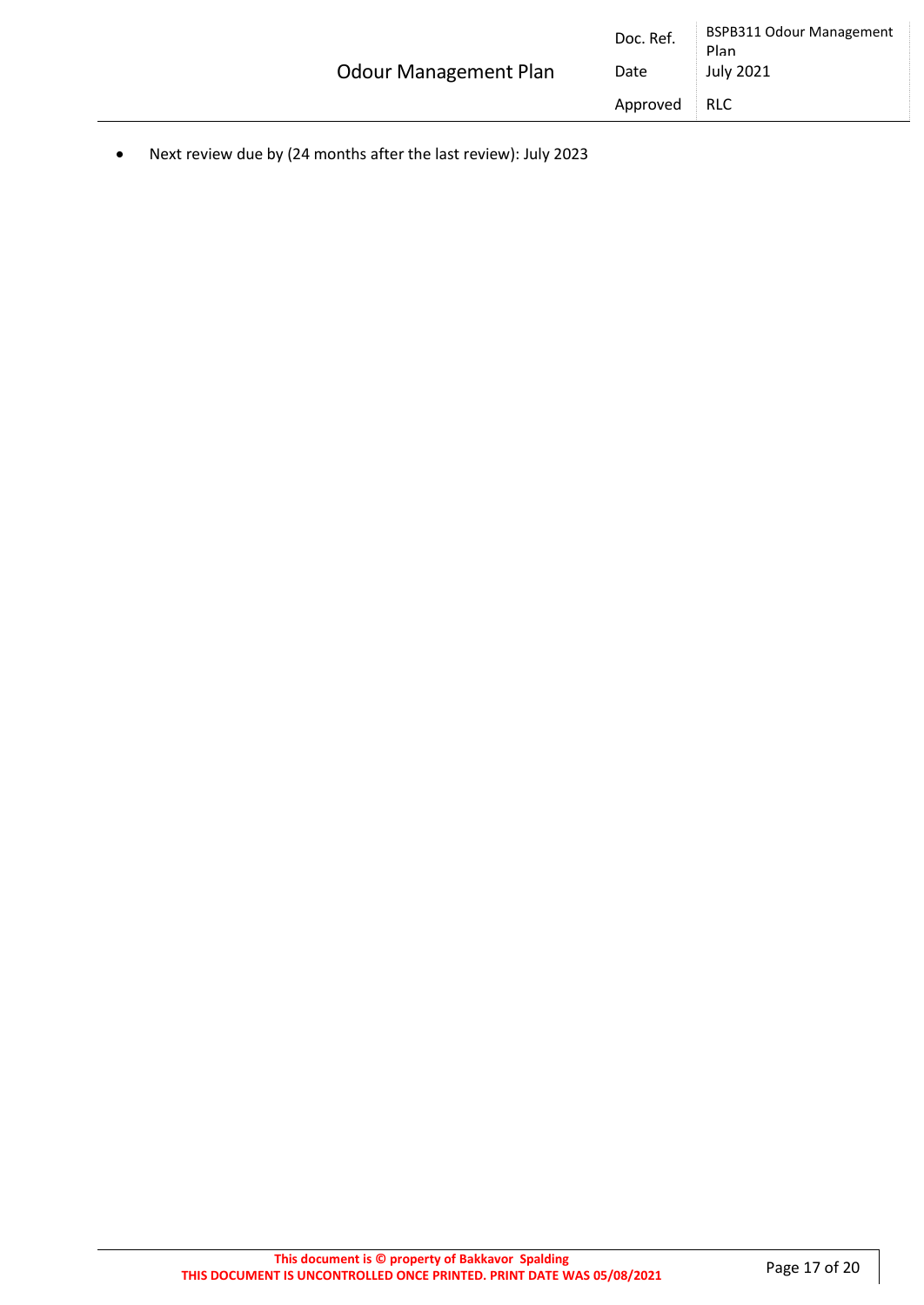|                              | Doc. Ref. | <b>BSPB311 Odour Management</b><br>Plan |
|------------------------------|-----------|-----------------------------------------|
| <b>Odour Management Plan</b> | Date      | <b>July 2021</b>                        |
|                              | Approved  | RLC.                                    |

### <span id="page-17-0"></span>**Appendix 1 Receptor Map**



#### **Figure 2 – Receptor Locations**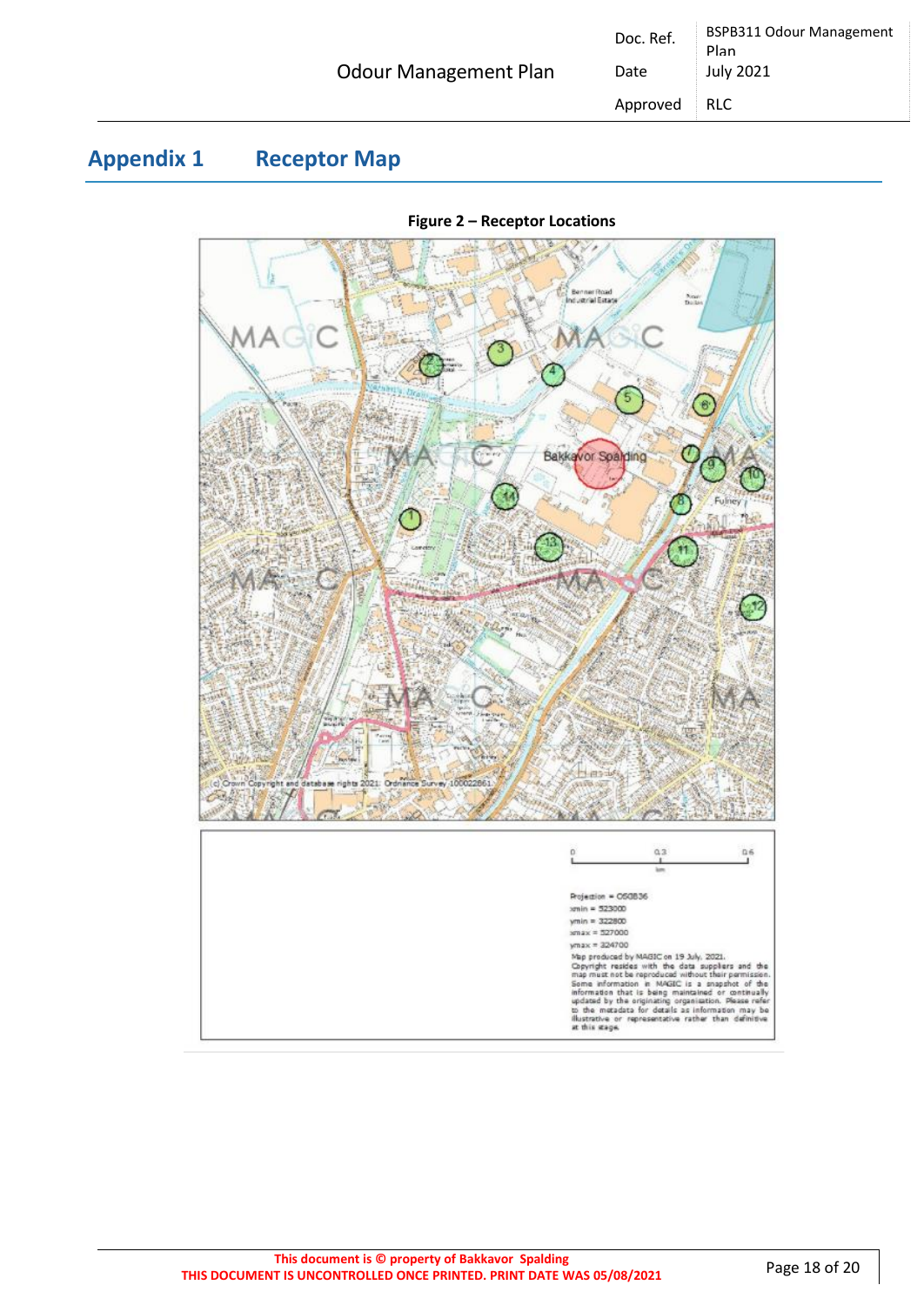### <span id="page-18-0"></span>**Appendix 2 Complaints 2020/2021**

The following table provides a summary of odour complaints received.

| Date | Time | Location | Intensity | <b>Notes</b> | <b>Wind Direction</b> |
|------|------|----------|-----------|--------------|-----------------------|
|      |      |          |           |              |                       |
|      |      |          |           |              |                       |
|      |      |          |           |              |                       |
|      |      |          |           |              |                       |
|      |      |          |           |              |                       |
|      |      |          |           |              |                       |
|      |      |          |           |              |                       |
|      |      |          |           |              |                       |
|      |      |          |           |              |                       |
|      |      |          |           |              |                       |
|      |      |          |           |              |                       |
|      |      |          |           |              |                       |
|      |      |          |           |              |                       |
|      |      |          |           |              |                       |
|      |      |          |           |              |                       |
|      |      |          |           |              |                       |
|      |      |          |           |              |                       |
|      |      |          |           |              |                       |
|      |      |          |           |              |                       |
|      |      |          |           |              |                       |
|      |      |          |           |              |                       |
|      |      |          |           |              |                       |
|      |      |          |           |              |                       |
|      |      |          |           |              |                       |
|      |      |          |           |              |                       |
|      |      |          |           |              |                       |
|      |      |          |           |              |                       |
|      |      |          |           |              |                       |